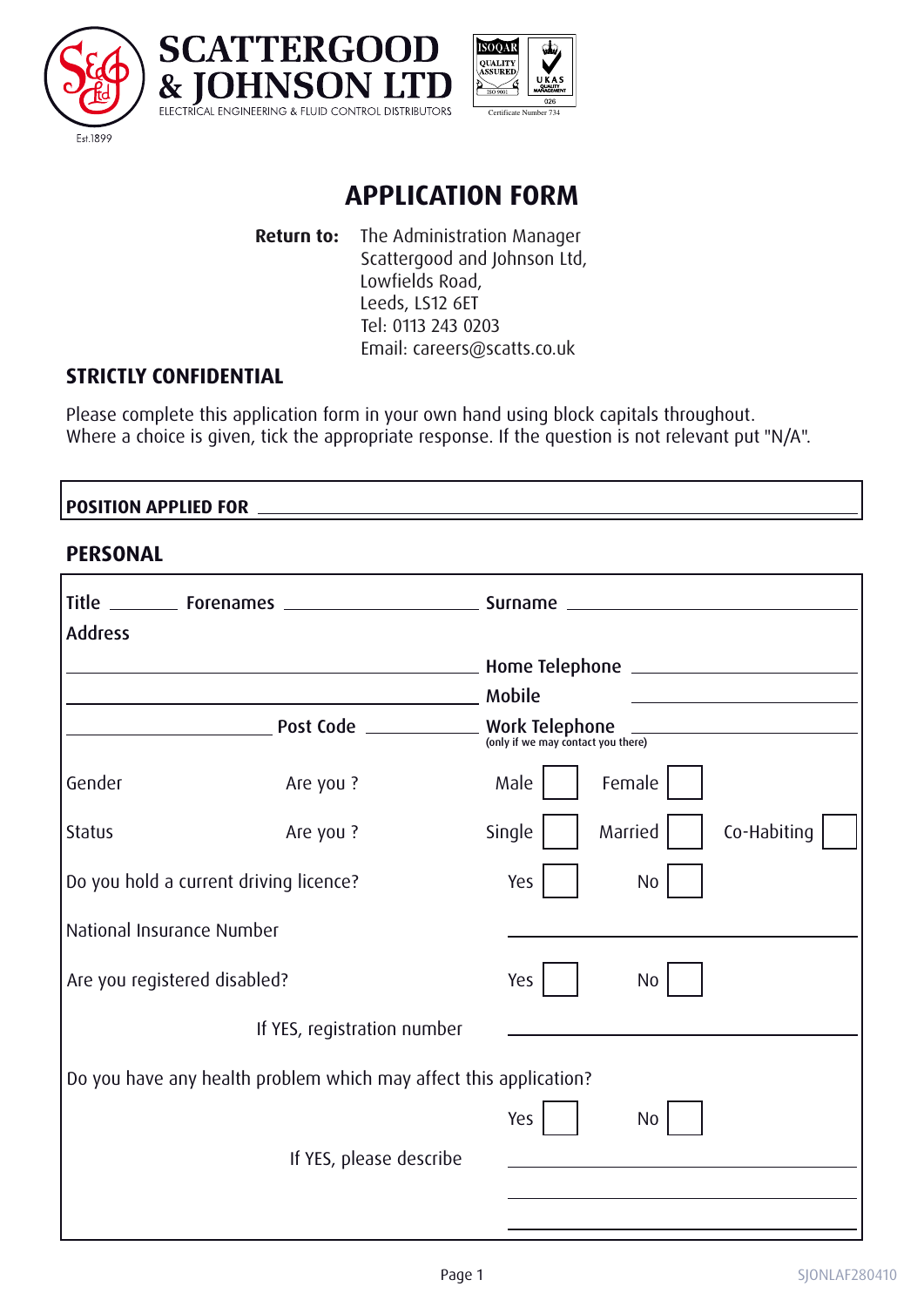

# **EDUCATION**

| Name of School / College / University | <b>Examinations Passed</b> | Grade | Date Obtained |
|---------------------------------------|----------------------------|-------|---------------|
|                                       |                            |       |               |
|                                       |                            |       |               |
|                                       |                            |       |               |
|                                       |                            |       |               |
|                                       |                            |       |               |
|                                       |                            |       |               |
|                                       |                            |       |               |
|                                       |                            |       |               |
|                                       |                            |       |               |
|                                       |                            |       |               |
|                                       |                            |       |               |

# **PROFESSIONAL / TECHNICAL QUALIFICATIONS / MEMBERSHIPS**

| Name of Body / Institute | Qualifications | Grade | Date Obtained |
|--------------------------|----------------|-------|---------------|
|                          |                |       |               |
|                          |                |       |               |
|                          |                |       |               |
|                          |                |       |               |
|                          |                |       |               |
|                          |                |       |               |

### **TRAINING**

| Training Provider | <b>Course Attended</b> | Date of Course |
|-------------------|------------------------|----------------|
|                   |                        |                |
|                   |                        |                |
|                   |                        |                |
|                   |                        |                |
|                   |                        |                |
|                   |                        |                |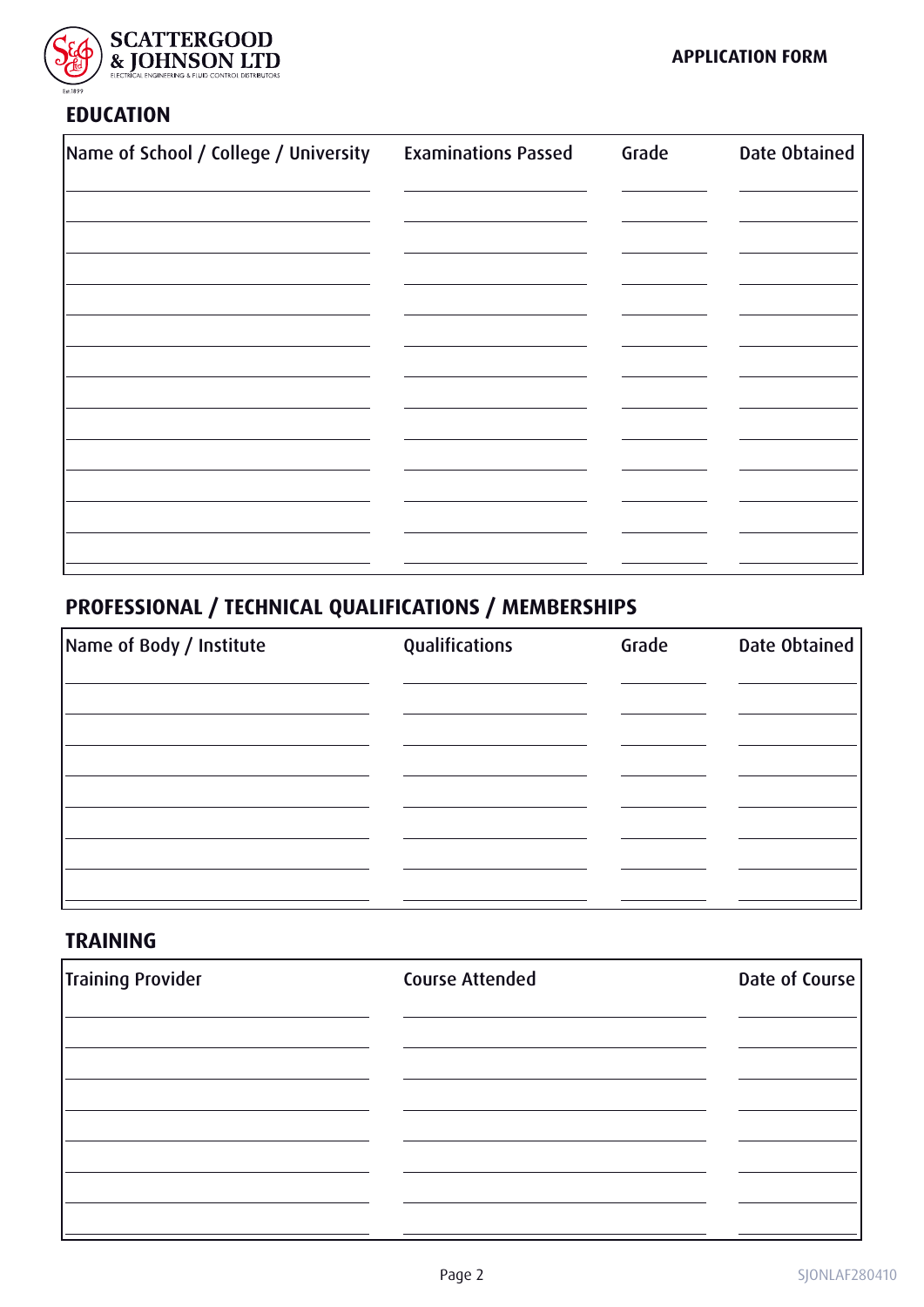

# **CURRENT/MOST RECENT EMPLOYMENT**

| <b>Employer</b>    |                       |
|--------------------|-----------------------|
| Job Title          |                       |
| Dates from/to      | <b>Present Salary</b> |
| Reason for leaving |                       |

#### **PREVIOUS EMPLOYMENT - LIST MOST RECENT FIRST**

| Dates From / To | Employer | <b>Position Held</b> | Reason for Leaving |
|-----------------|----------|----------------------|--------------------|
|                 |          |                      |                    |
|                 |          |                      |                    |
|                 |          |                      |                    |
|                 |          |                      |                    |
|                 |          |                      |                    |

#### **HM FORCES**

| Were you in the armed forces? | Yes  <br>No <sub>1</sub> |
|-------------------------------|--------------------------|
| Dates from/to                 |                          |
| Branch                        | Rank on leaving          |

# **INTERESTS**

| Please give brief details of pastimes, hobbies and sports. |  |  |
|------------------------------------------------------------|--|--|
|                                                            |  |  |
|                                                            |  |  |
|                                                            |  |  |
|                                                            |  |  |
|                                                            |  |  |
|                                                            |  |  |
|                                                            |  |  |